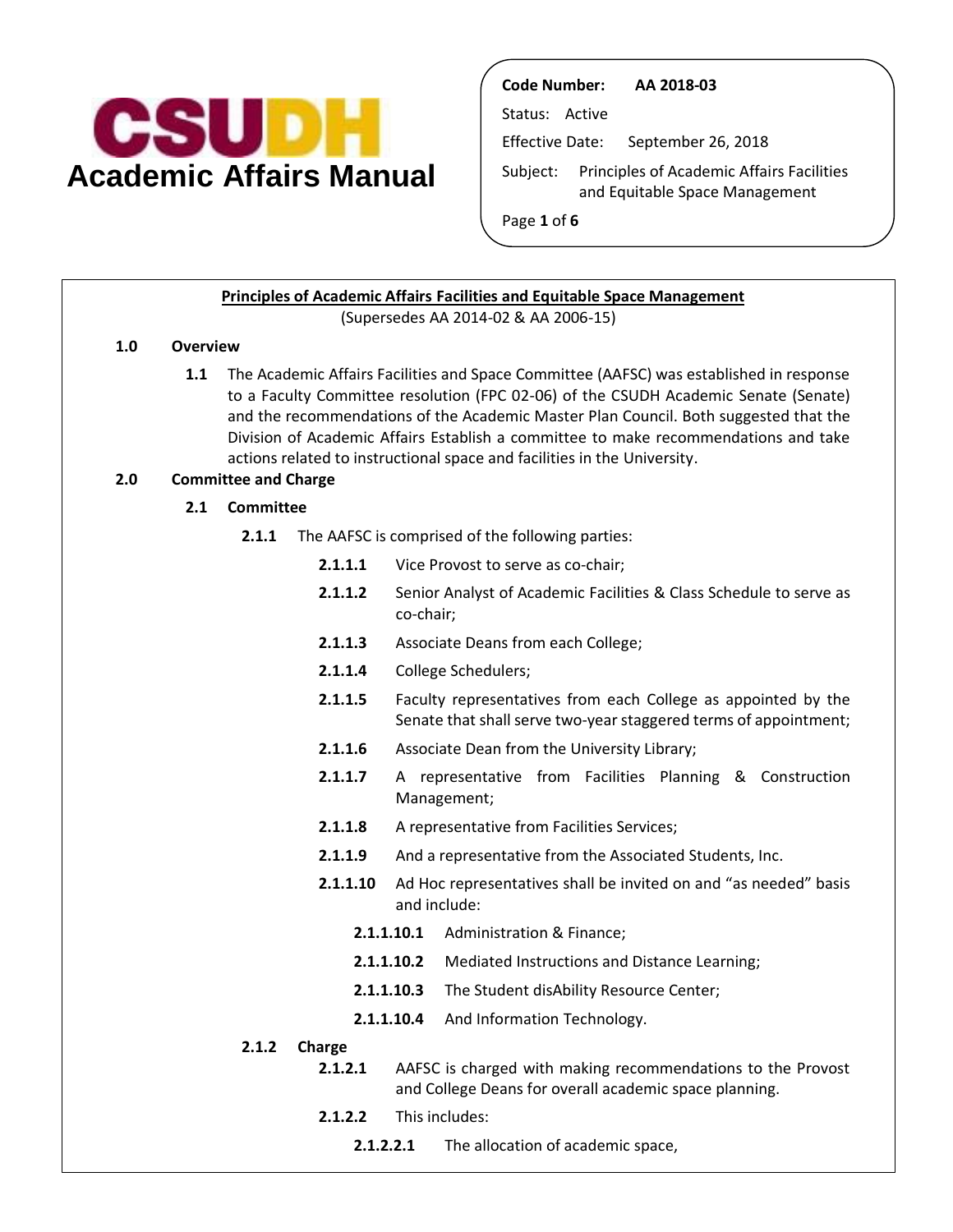- **2.1.2.2.2** Development of strategic objectives,
- **2.1.2.2.3** Space management,
- **2.1.2.2.4** Identifying and prioritizing minor capital outlay projects,
- **2.1.2.2.5** Ensuring that space policies and process are enforced,
- **2.1.2.2.6** Aligning the Division's inventory of space with the campus Facilities Database,
- **2.1.2.2.7** And strengthening relations between Academic Affairs and Administration & Finance via Facilities Planning & Construction Management (FPCM).
- **2.1.2.3** The *Principles* provided here articulate guiding principles for space decisions, including the allocation and management of academic space, and is based on frameworks developed at five (5) sister CSU campuses: Fresno, Fullerton, Sacramento, San José, and San Marcos.
- **2.1.2.4** These principles, guidelines, and criteria are intended to deal with the planning, allocation, and management of space within the Academic Affairs Division and its constituent units.

# **3.0 General Principles**

- **3.1** *Academic space if a fundamental and critical university resource*, which requires effective stewardship to address the core mission and goals of the institution.
- 3.2 Space is *owned by the CSU-system Board of Trustees* as leased by California State University, Dominguez Hills ho has delegated the authority of its management to the President of the University and his or her designees. The Institution's Colleges/Schools, Departments, Programs, and other Academic Affairs units are expected to be effective users of the spaces that are currently assigned to them and are subject to change, according to strategic and programmatic goals and institutional needs.
- **3.3** *All academic space is allocated and can be reassigned consistent with the Collective*  Bargaining Agreements with relevant unions, based on changes in demand, special functional designs, program growth or contraction, and changes in , instructional deliveries, support functions, faculty recruitments, grant activities, and specialized uses which are supportive of the learning, teaching, and research mission of the engaged University and other factors that may impact space requirements and utilization.
- **3.4** *Detailed implementation of those allocations within the Division of Academic Affairs*  will normally follow college-level hierarchies. College Deans (or their designees) play a central role in decision-making about allocations and usage within their respective their units. With the exception of changes in primary function of the space, renovations that change the assignable square feet of a room muse be reviewed and recommended College/School and may exercise flexibility addressing the changing space needs within by AAFSC, the Provost and approved by FPCM.
- **3.5** The Provost and Vice President for Academic Affairs (Provost), upon recommendation and/or consultation with AAFSC, may routinely assign and reassign academic space. Controversial or conflicting requests across Colleges will be adjudicated by the Provost (or designee) in consultation with the College Deans.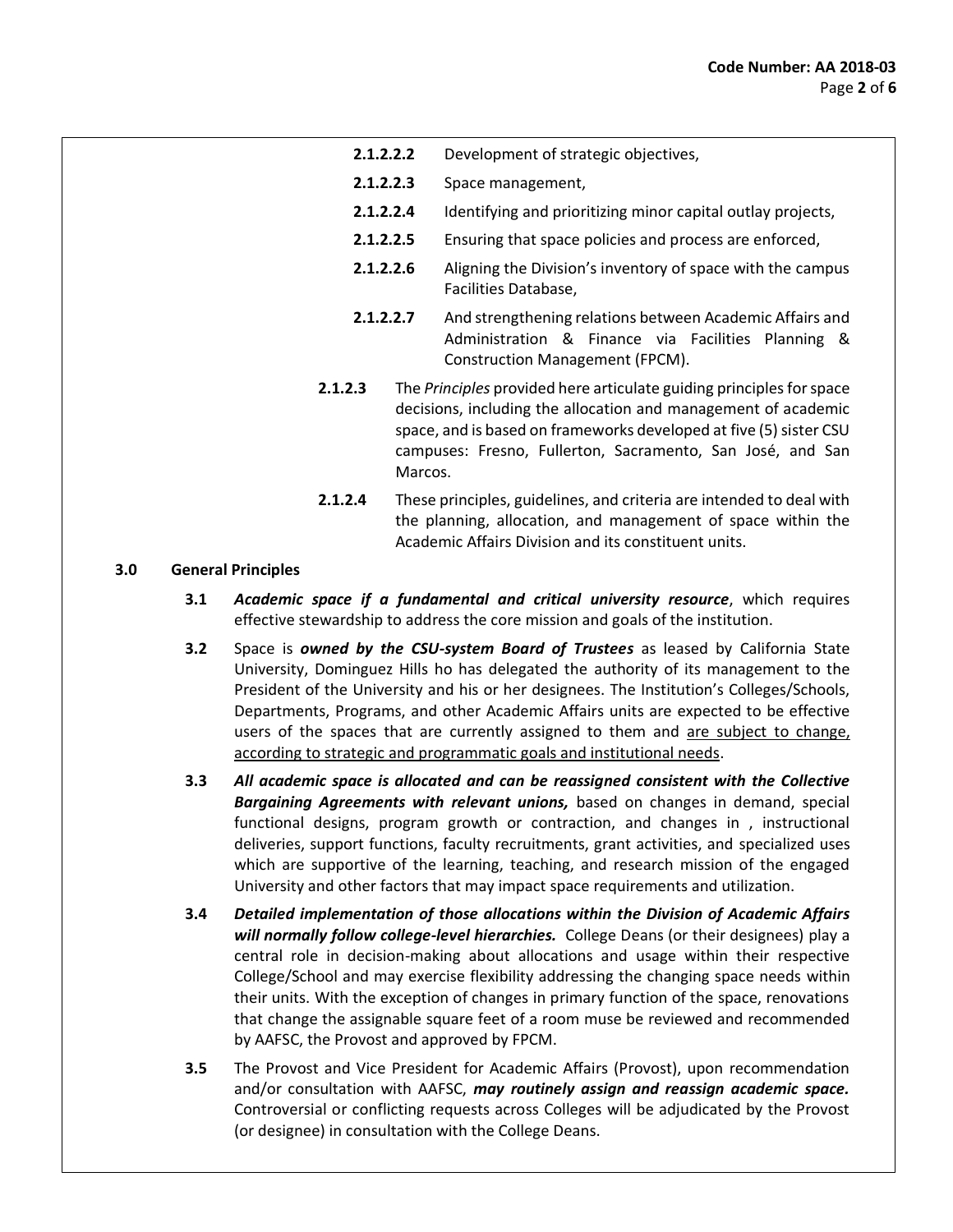- **3.6** *Consultation with the Academic Affairs Facilities and Space Committee must occur when*  campus planning initiatives are planned and presented by other divisions on campus that will affect or alter the design, use, or allocation of space used by an academic unit.
- **3.7** The University shall *utilize academic space standards established by the California State University Chancellor's Office as a framework* for utilization and allocations but those will be supplemented by University standards and guidelines reflective of the distinctive needs and campus.

# **4.0 Classroom Space**

- **4.1** As a critical resource, classroom space (broadly defined as any instructional space that may be used for direct instruction or for scheduled laboratory, field, and activity or studio space experiences) must receive *sustained investment in its quality and functionality.*
- **4.2** As specified in the "Class Schedule Production Timeline," non-exclusive classrooms will revert to centralized space and will be available for scheduling by all Colleges.
- **4.3** *Specific classrooms may move into, or out of, the "General-Use" category* as changes arise in university-wide needs, priorities, and other factors based on discussion as determined by the AAFSC.
- **4.4** The University shall strive to *provide a mix in the quantity and types of instructional rooms* which is appropriate to the learning and teaching activities of the campus.
- **4.5** AAFSC shall conduct *periodic analytical assessments of the utilization of classrooms and programmatic plans.* Information from those assessments and systematic planning shall be used to determine need and make future allocations and reallocations. Such assessments and linked decisions about allocations and reassignments of classrooms will be conducted *at least once every four (4) years.*
- **4.6** The *care of all classrooms and related instructional space is shared responsibility,*  involving Facilities Services, Information Technology, Colleges, Departments, Programs, Units, and other users, including faculty and students.
- **4.7** Support for the *instructional technologies in "General-Use" classrooms shall be provided and funded centrally* by the University.

# **5.0 Specialty Instructional Space**

- 5.1 **Specialized instructional spaces,** such as laboratories or studios containing distinctive  equipment, will be regarded as "*college-managed" space.* The utilization of those areas should conform to "effective-use" principles that are appropriate to the program, types of instruction, and potential for shared-use.
- **5.2** Allocations of the quantity and diversity of specialized instructional space shall be *appropriate to a program's size and distinctive character.*
- 5.3 Whenever possible, the University will provide an *annual allocation of funds to each college as appropriate to be used for equipment, furnishing, and room upgrades* in these funds. Colleges should coordinate furniture/equipment and room upgrade with the FPCM to ensure ADA access, building codes, and conformance with overall University specialized instruction spaces. AAFSC will recommend to the Provost the distribution of standards are considered.
- **5.4** To the greatest extent possible, specialized instructional space should be *co-located* with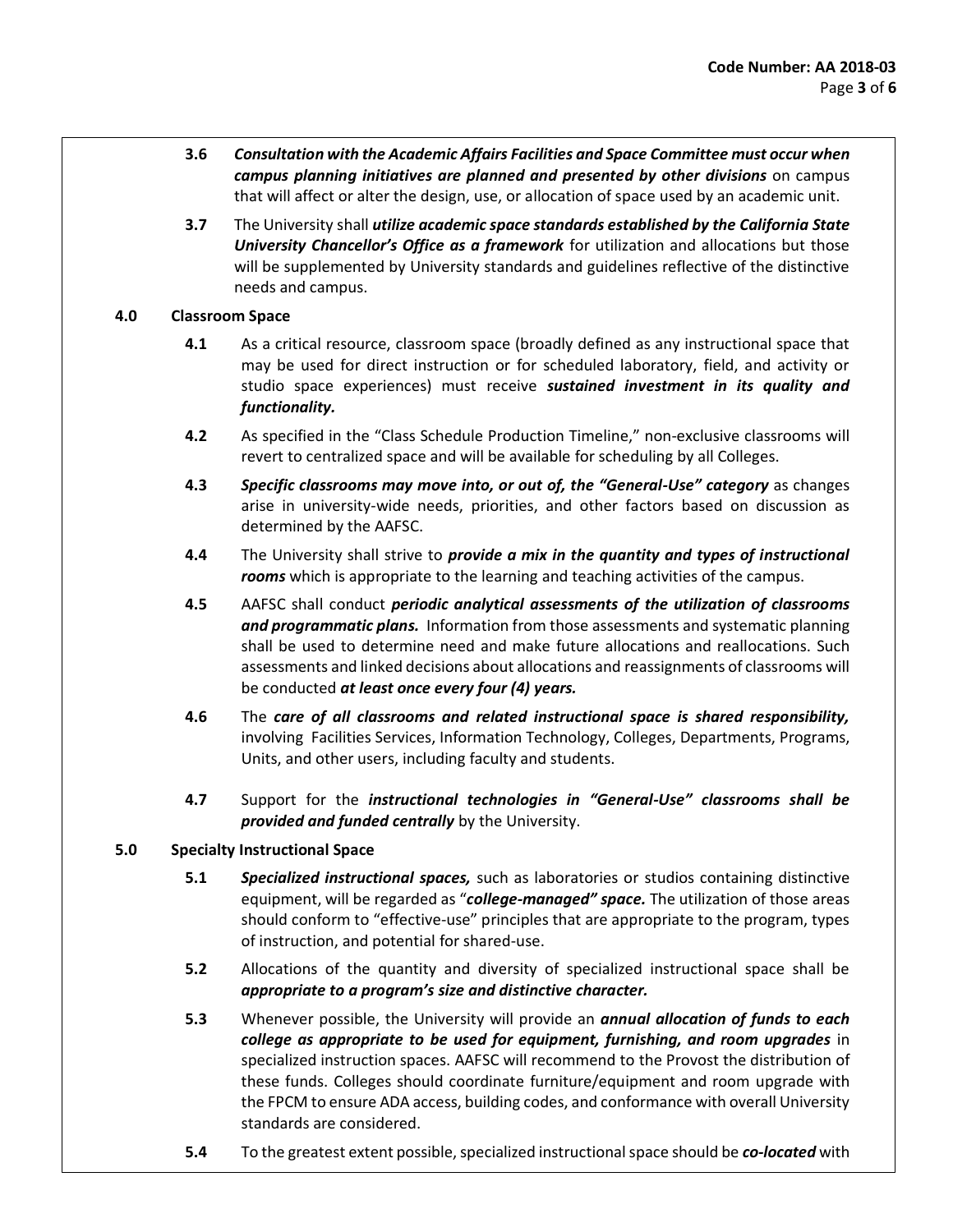the instructional rooms used by a department or program.

 **5.5** *Agricultural fields and facilities, sports/recreational field spaces and other outdoor use*  areas including sports/recreational facilities are considered essential to the academic program on our campus. When appropriate, these areas/facilities may be shared among  academic and non-academic users. *Consultation with AAFSC and relevant parties* on the allocation, design, and use of these areas/facilities is *required* when any change is proposed or planned by any unit on campus.

# **6.0 Faculty Offices, Research Space, and Administrative Support Space**

- **6.1** The University recognizes the importance of space for faculty to prepare for *teaching, conduct research,* and meet individually with students, to those ends, *all full-time tenured and tenure-track faculty shall be provided with office and research consistent with university standards,* unless a faculty member requests otherwise.
- **6.2** *All full-time faculty, Department Chairs, and Program Coordinators shall be limited to no more than one office.* Secondary office areas may be assigned if there is a specific need (e.g., externally-funded research) and are approved by the College/School Dean.
- 6.3 Full-time *tenured and tenure-track faculty teaching solely online courses* shall be  provided and assigned *shared office spaces,* unless they are physically present on campus more than 25% of the time.
- **6.4** To the extent possible, *full-time faculty and the administrative support offices of a department or program shall be co-located,* preferably on a single floor of one building or within a single building.
- **6.5** Part-time faculty and participants in the *Faculty Early Retirement Program (FERP)* shall be provided and assigned *shared office spaces.*
- **6.6** *Emeritus faculty* shall be provided and assigned *shared office spaces,* subject to availability.

# **7.0 Other Academic Space**

- **7.1** Specialty space, such as laboratory preparation rooms, equipment storage, and locations of specialized instructionally-related equipment shall be *located in close proximity to a program's direct instructional space whenever possible.*
- **7.2** *Conference rooms shall serve multiple academic departments or programs* and shall be managed by the respective College Dean's Offices or departments as delegated.
- **7.3** Academic Affairs is committed to providing *centralized advisement spaces and*  informal gathering spaces for students and faculty as appropriate to the mission and the activities of the college and its units. AAFSC shall make recommendations to the Provost on these issues.

# **8.0 Off-Campus Space**

8.1 **The University supports the use of off-campus, community space** at no cost to  programs/university *when suitable academic space is not available on campus.* All off- campus locations must be reviewed by the AAFSC and recommended for further review student system, by the Academic Resources Management & Planning office for and approval by other applicable departments and offices, such as the Dean, the University Curriculum Committee Procurement, Financial Aid, etc., and entered into the academic scheduling.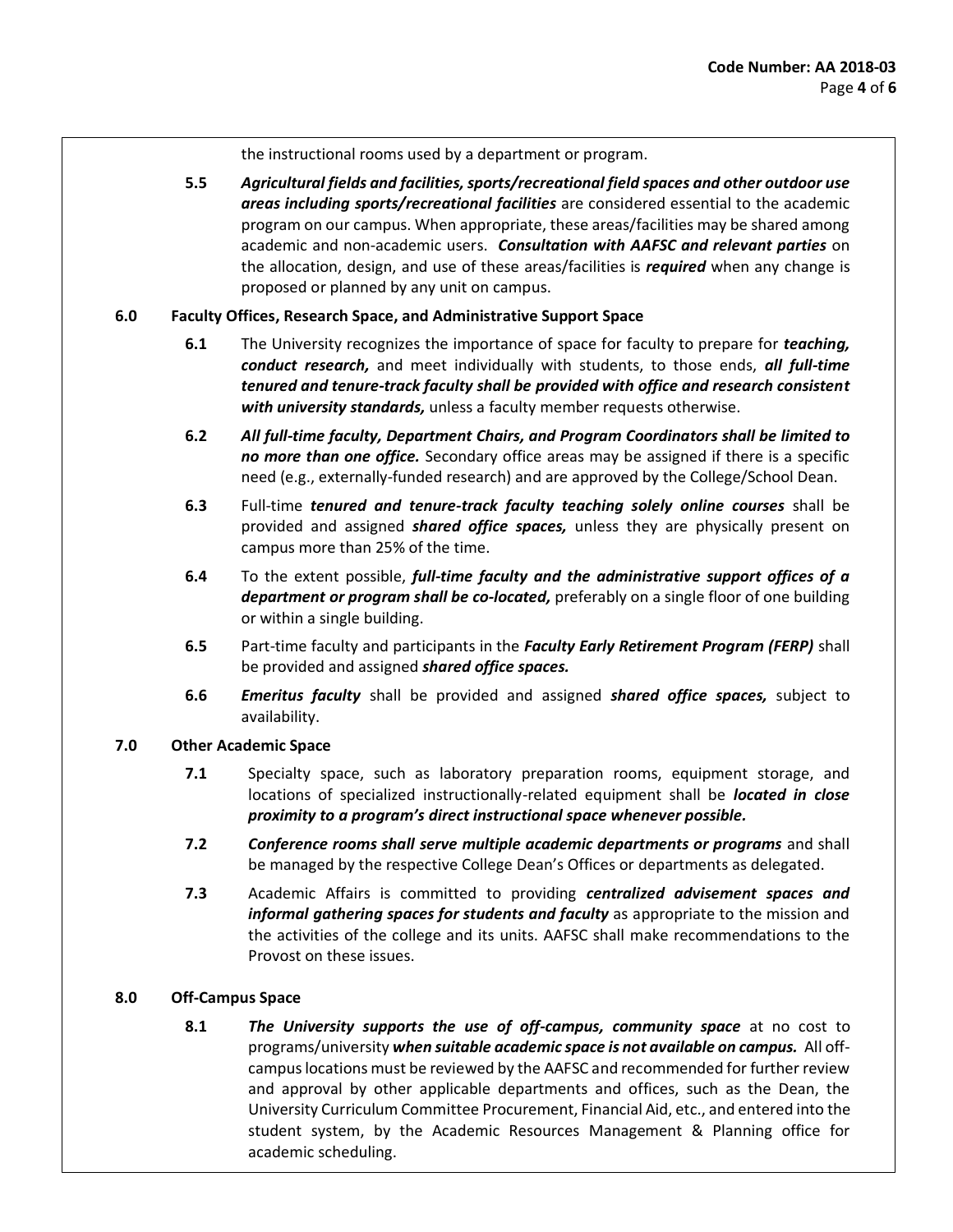- **8.2** Degree programs that are offered more than 50% off campus must receive approval from WSCUC within 30 days of the program start date, regardless of the distance from campus. After this approval process, the off-campus site will verified by the U.S. Department of Education for the purpose of financial aid eligibility. Note that the versification from USDOE may take several more months, during which time are ineligible for financial aid. Programs are encouraged to initiate the notifications early.
- **8.3** *Colleges may rent/lease off-campus space* to meet the needs of programs or grants.
- 8.4 *If off-campus space becomes unavailable to house academic programs, the University* must work with the College to secure classrooms/labs as required.

# **9.0 Space Requests**

- **9.1** AAFSC shall be the responsible body for implementing the space allocation and assignment policy for Academic Affairs
- **9.2** FPCM in the Division of Administration & Finance has the overall campus responsibility for space management. (Per EO 65 and delegation of authority.)
- **9.3** All space requests shall be presented to the AAFSC for deliberation, even for information purposes only.
- reassignments of space and need for new or additional existing academic/institutional **9.4** Space requests are required for all space functionality changes, renovations, remodels, physical space.
- **9.5** AAFSC will make recommendations to the Provost for approval.
- **9.6** Space requests must have all required signatures and may require consultation and project planning with the division of Administration & Finance, Information Technology, Student disability Resource Center, and Academic Resources & Planning prior to recommendation and approval by AAFSC.
- **9.7** All space requests associated with a grant proposal must be approved by the space approval process before any grant commitments are made.
- **9.8** All Academic Affairs Space Requests shall be aligned with the Academic Master Plan and the appropriate College Academic Plan. The request shall meet one or more of the following criteria;
	- **9.8.1** Maximum utilization of space for instructional purposes contributing to program quality;
	- **9.8.2** Potential for department/program growth and demonstrated need;
	- **9.8.3** And/or pedagogical needs to deliver effective and high quality instruction.
- **9.9** In Academic Affairs, space requests that require space functionality changes and/or a need for space outside the division, the Provost shall make recommendations to the Vice President for Administration & Finance for final approval.

# **10.0 Minor Capital Outlay Projects**

- **10.1** The Division of Administration & Finance shall solicit campus-wide requests for minor capital outlay projects each year, as funding is available.
- **10.2** AAFSC shall request each College to submit a prioritized list of recommended minor capital outlay projects for their area.